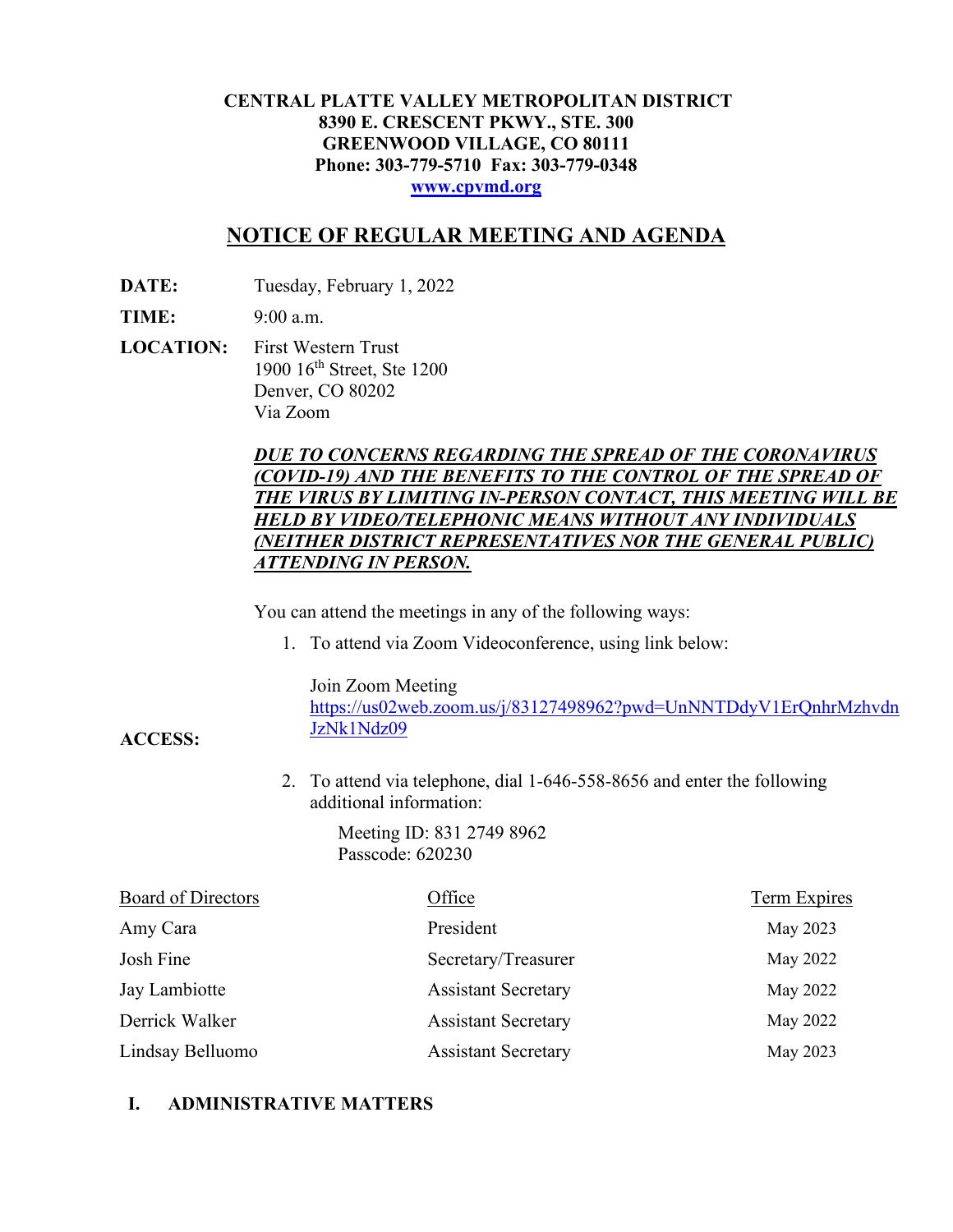- A. Call to order and approval of agenda.
- B. Present disclosures of potential conflicts of interest.
- C. Confirm quorum, location of meeting and posting of meeting notices.
- D. Public comment.

Members of the public may express their views to the Board on matters that affect the District that are otherwise not on the agenda. Comments will be limited to three (3) minutes per person.

#### **II. CONSENT AGENDA**

- A. Review and consider approval of the Minutes of the January 13, 2022 Special Meeting (enclosed).
- B. Accept December 31, 2021 Financial Statements and Cash Position Report (enclosed).
- C. Approve current Claims (enclosed).
- D. Accept information items.
- E. Other.

#### **III. FINANCIAL ITEMS**

- A. Review and consider approval of 2021 Audit Engagement Letter from Simmons & Wheeler, P.C. (enclosed).
- B. Other.

#### **IV. ENGINEER'S REPORT – A.J. ZABBIA**

- A. Holiday lighting update.
- B. Millennium Bridge painting update.
- C. Other.

## **V. MANAGER ITEMS**

A. Other.

#### **VI. DIRECTOR ITEMS**

A. Other.

#### **VII. ATTORNEY ITEMS**